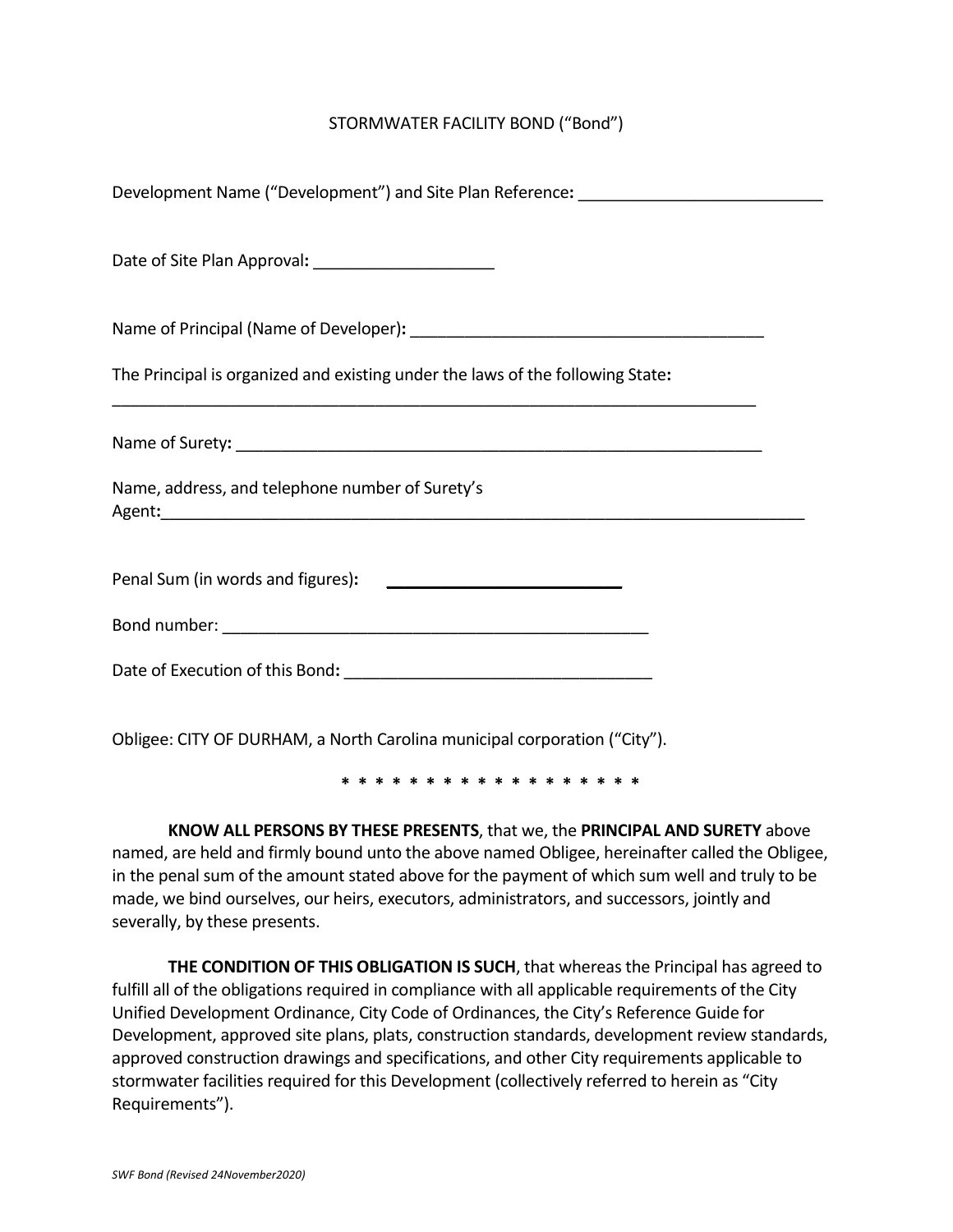**NOW THEREFORE**, Principal shall well and truly perform its obligations and Surety's obligations under this Bond shall remain in full force and effect until the Principal secures a release from its obligations from the City in writing or Principal has provided alternative security to the City in an amount satisfactory to the City.

The Surety agrees that this Bond is fully binding on it whether or not executed by the Principal. This Bond is deemed made in Durham County, North Carolina. This Bond is governed by and construed in accordance with the laws of North Carolina. The exclusive forum and venue for all actions arising out of this Bond is the North Carolina General Court of Justice, in Durham County. Such actions shall neither be commenced in nor removed to federal court. This paragraph shall not apply to subsequent actions to enforce a judgment entered in actions heard pursuant to this paragraph.

IN WITNESS WHEREOF, the above-bound parties have executed this instrument under their several seals on the date of execution indicated above, the name and corporate seal of each corporate party being hereto affixed and these presents duly signed by its undersigned representative, pursuant to authority of its governing body.

> $\overline{\phantom{a}}$  , where  $\overline{\phantom{a}}$  , where  $\overline{\phantom{a}}$  , where  $\overline{\phantom{a}}$ *(Name of Principal)*

By: \_\_\_\_\_\_\_\_\_\_\_\_\_\_\_\_\_\_\_\_\_\_\_\_\_\_\_\_\_\_\_\_\_\_\_\_\_\_\_\_ Title of officer: **with a strategies**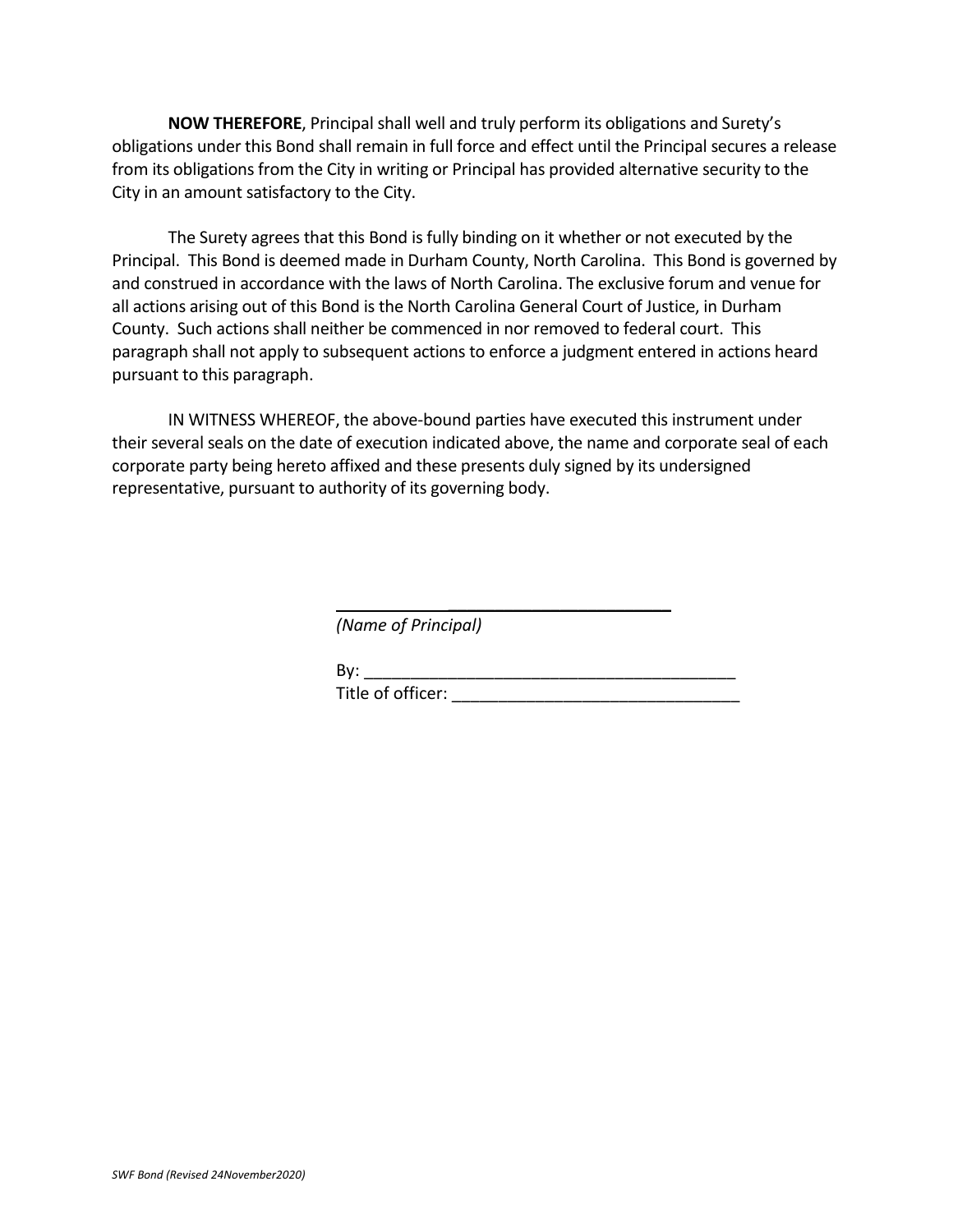[Surety's execution]

(Name of Surety)

*(Affix Surety's corporate seal.)*

\_\_\_\_\_\_\_\_\_\_\_\_\_\_\_\_\_\_\_\_\_\_\_\_\_\_\_\_\_\_\_\_\_\_\_\_\_\_\_\_\_\_\_

\_\_\_\_\_\_\_\_\_\_\_\_\_\_\_\_\_\_\_\_\_\_\_\_\_\_\_\_\_\_\_\_\_\_\_\_\_\_\_\_\_\_\_\_ *(Signature of attorney in fact)*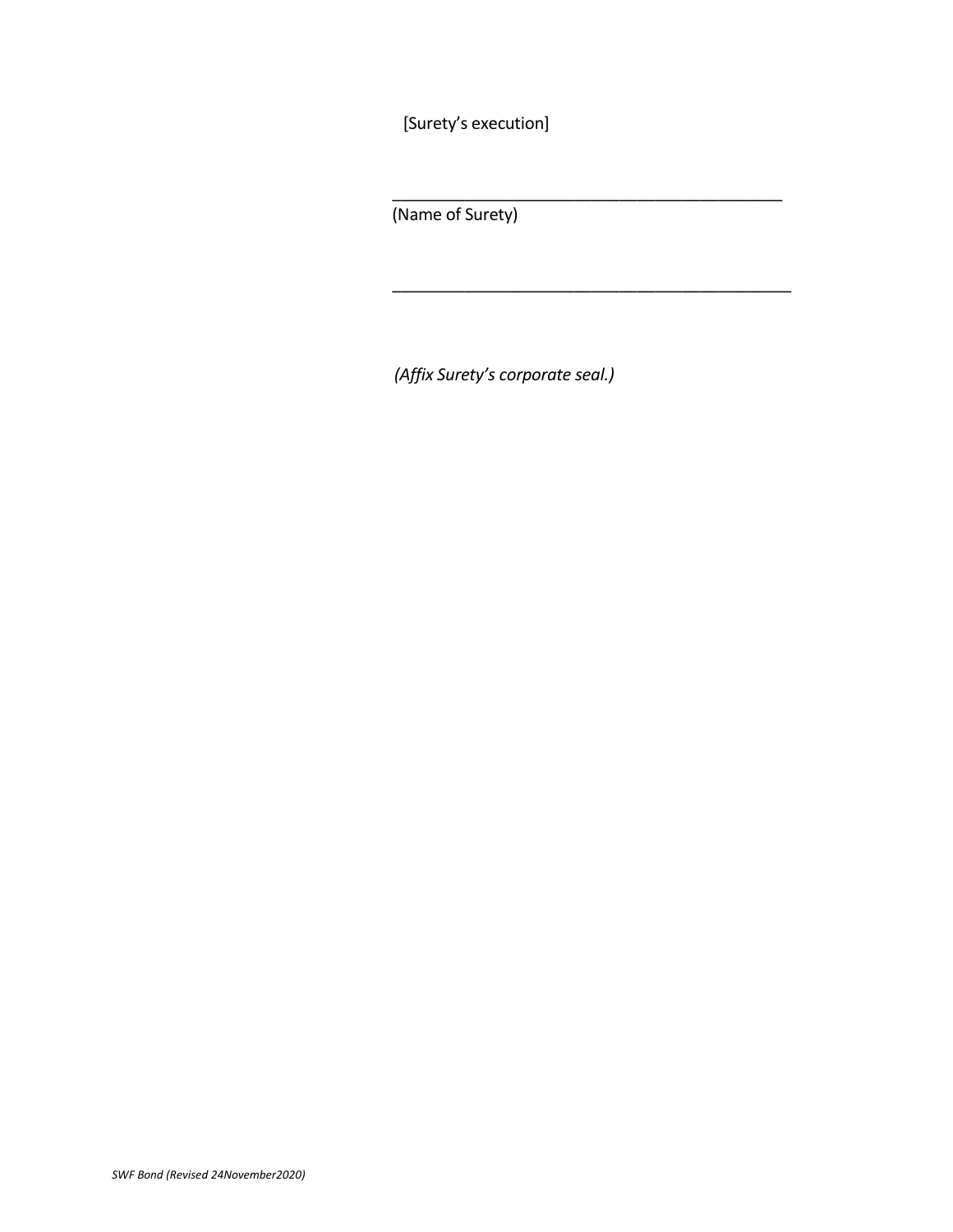## ACKNOWLEDGMENT OF DEVELOPER'S EXECUTION OF STORMWATER FACILITY BOND

| me this day, (2) stated that he or she is a                                                                                                                                                                         |                      |  |
|---------------------------------------------------------------------------------------------------------------------------------------------------------------------------------------------------------------------|----------------------|--|
|                                                                                                                                                                                                                     |                      |  |
| acknowledged that the foregoing Stormwater Facility Bond carries on the company's business in<br>the usual way, and (4) acknowledged the due execution of the Stormwater Facility Bond on<br>behalf of the company. |                      |  |
|                                                                                                                                                                                                                     |                      |  |
| My commission expires:                                                                                                                                                                                              |                      |  |
|                                                                                                                                                                                                                     | <b>Notary Public</b> |  |
|                                                                                                                                                                                                                     |                      |  |